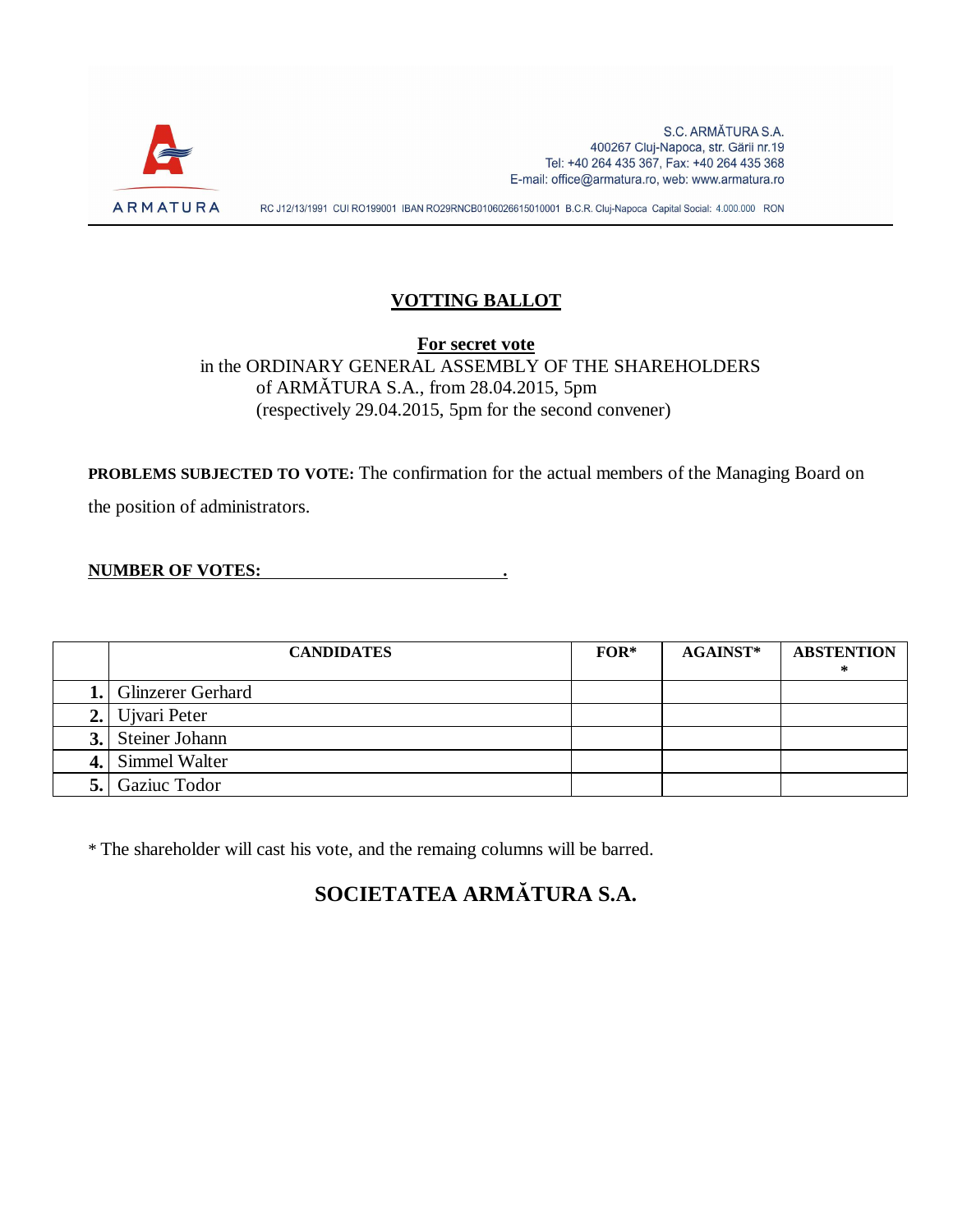

#### **VOTTING BALLOT**

**For secret vote**

in the ORDINARY GENERAL ASSEMBLY OF THE SHAREHOLDERS of ARMĂTURA S.A., from 28.04.2015, 5pm (respectively 29.04.2015, 5pm for the second convener)

**PROBLEMS SUBJECTED TO VOTE:** The election of the Managing Board's members.

**NUMBER OF VOTES: .**

|           | <b>CANDIDATES</b> | $FOR*$ | <b>AGAINST*</b> | <b>ABSTENTION</b><br>∗ |
|-----------|-------------------|--------|-----------------|------------------------|
| ı.        |                   |        |                 |                        |
| ◠<br>∠.   |                   |        |                 |                        |
| 3.        |                   |        |                 |                        |
| 4.        |                   |        |                 |                        |
| 5.        |                   |        |                 |                        |
| 6.        |                   |        |                 |                        |
| ៗ<br>, .  |                   |        |                 |                        |
| 8.        |                   |        |                 |                        |
| 9.        |                   |        |                 |                        |
| <b>10</b> |                   |        |                 |                        |

\* The shareholder will cast his vote, and the remaing columns will be barred.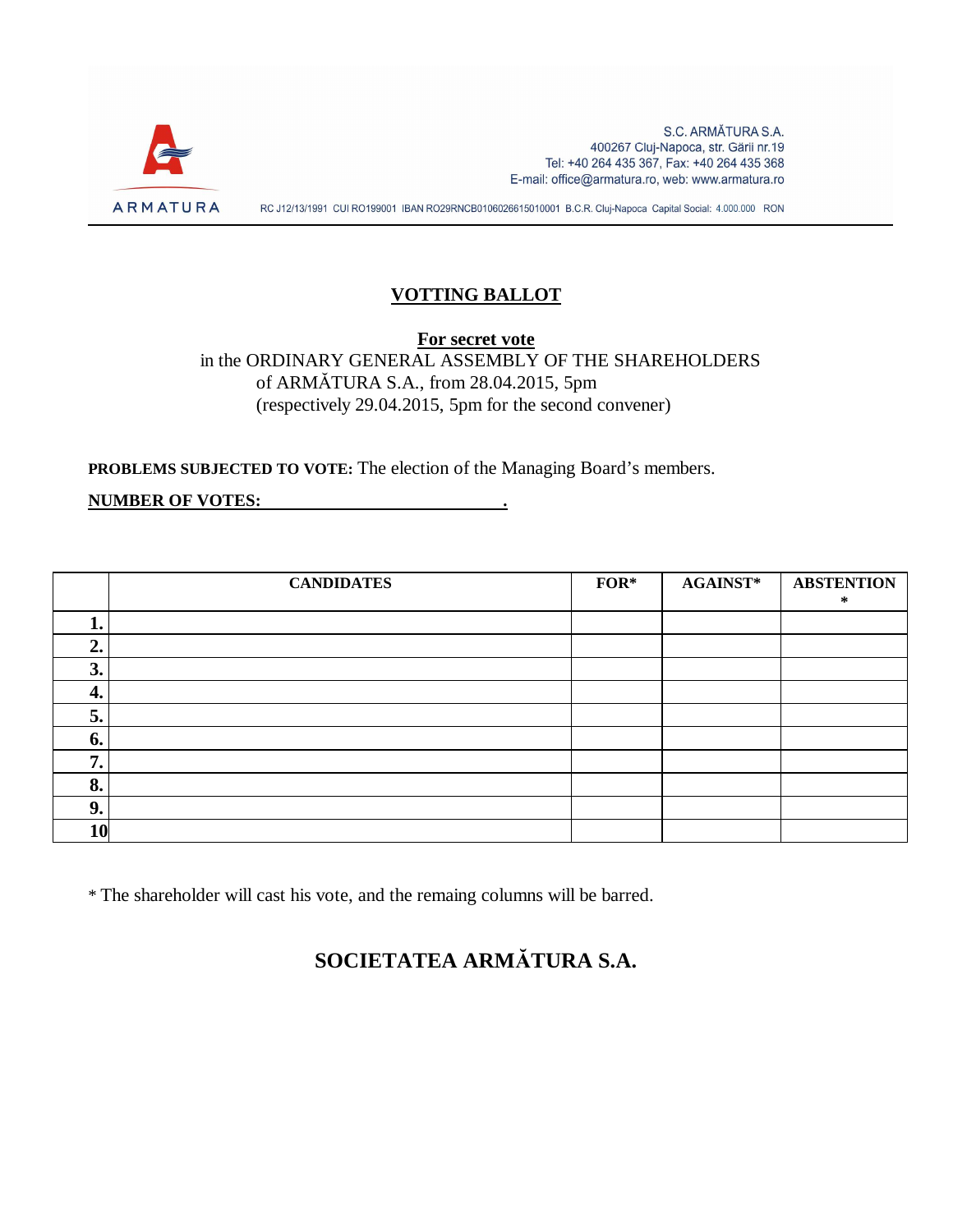

#### **VOTTING BALLOT**

**For secret vote** in the ORDINARY GENERAL ASSEMBLY OF THE SHAREHOLDERS of ARMĂTURA S.A., from 28.04.2015, 5pm (respectively 29.04.2015, 5pm for the second convener)

**PROBLEMS SUBJECTED TO VOTE:** The election of the Managing Board's members using the cumulative vote method.

#### **NUMBER OF VOTES: .**

|     | <b>CANDIDATES</b> | $FOR*$ | <b>AGAINST*</b> | <b>ABSTENTION</b><br>∗ |
|-----|-------------------|--------|-----------------|------------------------|
|     |                   |        |                 |                        |
| ◠   |                   |        |                 |                        |
| 3.  |                   |        |                 |                        |
| -4. |                   |        |                 |                        |
| 5.  |                   |        |                 |                        |
| b.  |                   |        |                 |                        |
|     |                   |        |                 |                        |
| 8.  |                   |        |                 |                        |
| 9.  |                   |        |                 |                        |
| 10  |                   |        |                 |                        |

\* The shareholder will cast his vote, showing the number of votes accorded to each shareholder, and the remaing columns will be barred.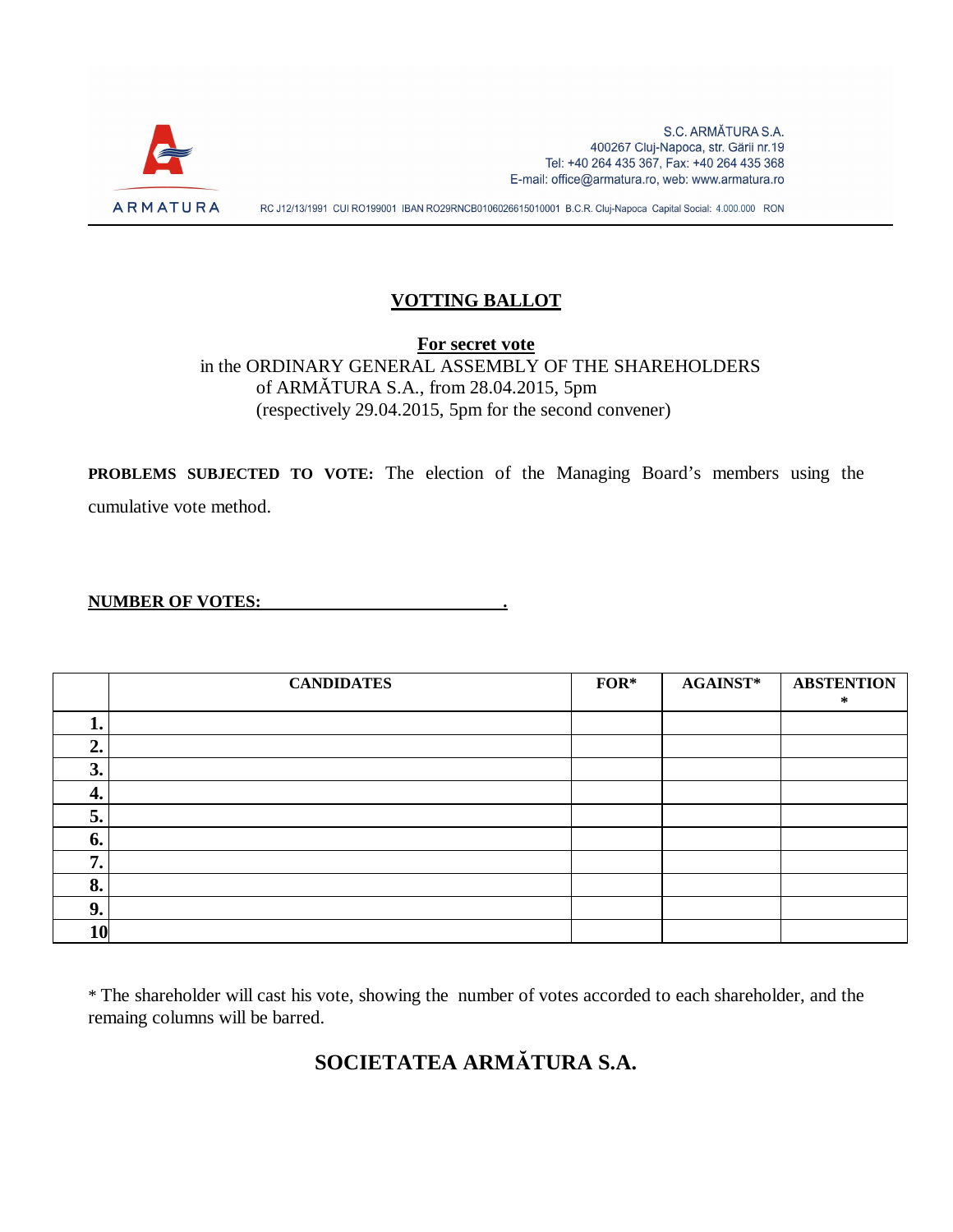

### **VOTTING BALLOT**

**For secret vote** in the ORDINARY GENERAL ASSEMBLY OF THE SHAREHOLDERS of ARMĂTURA S.A., from 28.04.2015, 5pm (respectively 29.04.2015, 5pm for the second convener)

**SHAREHOLDER .**

**NUMBER OF VOTES: .**

| <b>PROBLEMS SUBJECTED TO VOTE</b>           | $FOR*$ | <b>AGAINST*</b> | <b>ABSTENTIO</b><br>N* |
|---------------------------------------------|--------|-----------------|------------------------|
| Revocation of the Managing Board's members. |        |                 |                        |

\* The shareholder will cast his vote, and the remaing columns will be barred.